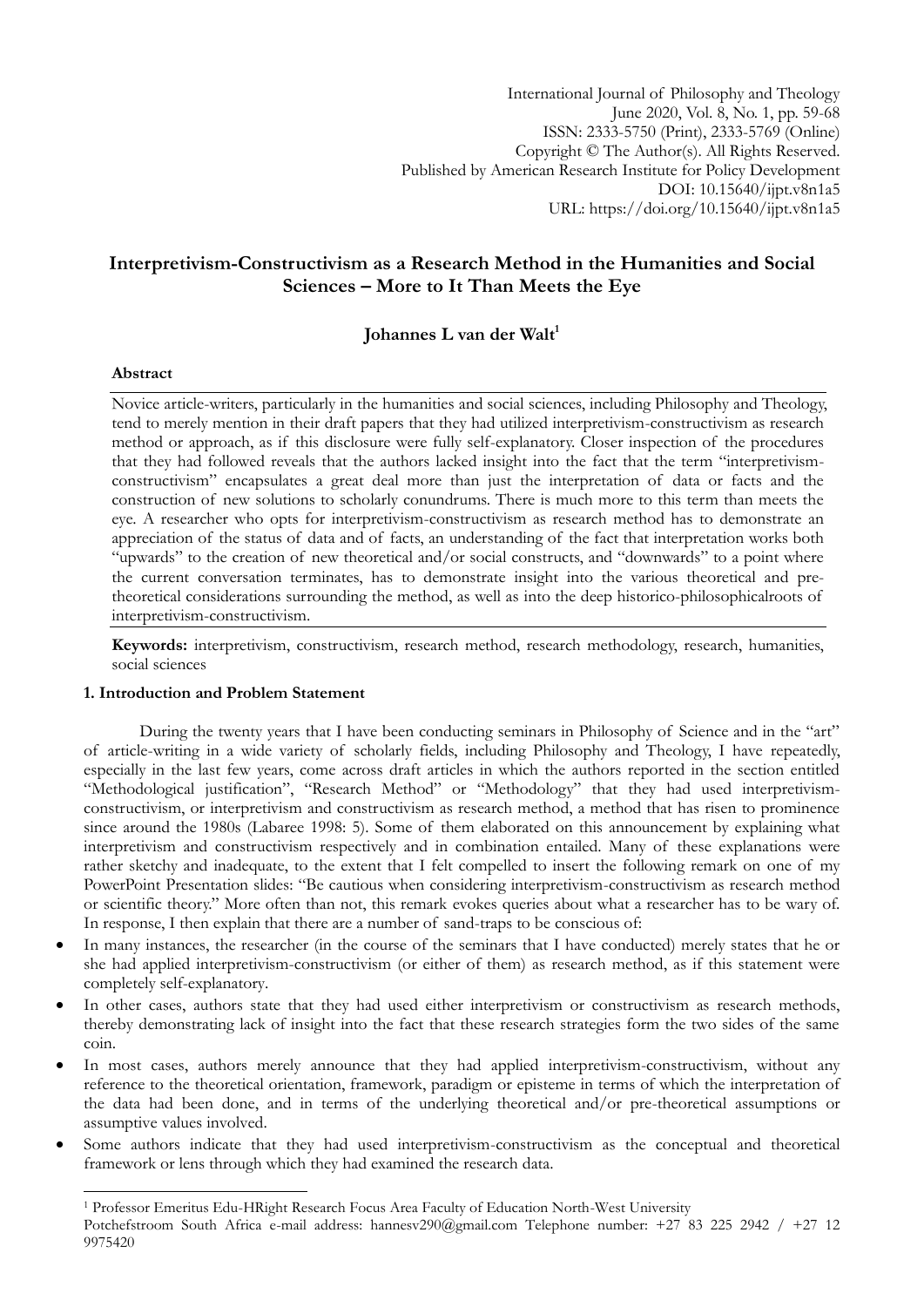- In many cases, authors fail to demonstrate insight into the fact that interpretivism-constructivism as research "approaches" or "strategies" have deep theoretical roots, for instance in hermeneutics.
- Most authors of draft articles fail to demonstrate insight into the fact that interpretivism-constructivism is in essence an epistemological issue.
- Most of the prospective article-writers fail to demonstrate insight into the fact that interpretivism-constructivism is rooted in a rather long philosophical history.
- Many fail to demonstrate insight into the fact that their own spiritual/religious commitment and life- and worldviews play a role in how interpretivism-constructivism is applied in research.

Methodological problems such as these led me to examine the role that interpretivism-constructivism could fulfil in research. I used the above list of shortcomings surrounding interpretivism-constructivism as my research agenda. This paper is the result of that project that I now share with the research community (humanities; social sciences, including Philosophy and Theology) for two purposes. The first is to stimulate further discussion about interpretivism-constructivism as research method and its application in research. The second is to have something substantial to share with (novice) researchers early on in their research projects, preferably already in the conceptual stages.

## **2. Research strategy**

I commenced my own investigation by analyzing the shortcomings that I came across in the course of the article-writing seminars in the hope of arriving at a coherent understanding of what exactly the problem with interpretivism-constructivism as a research method could be and how the problem could be resolved. The results of this procedure are reflected under the various headings of this paper.

It is clear from what I have written so far that the topic is essentially of a philosophical nature. The use of terms such as philosophy of science, epistemology, hermeneutics and philosophical conundrums is indicative of this. I decided, in order to comply with the needs of the widest possible range of readers engaged in research in the humanities and social sciences, to follow Barrett's (2009,p. 223) advice to present my findings in story format (a narrative). Barrett correctly surmised (slightly adapted) that "if the ability to translate [research findings, data] into captivating stories is one of the measures of good teaching, perhaps the same holds for good [research reports], at least if successful communication is a priority".

To construct the story, I also had to draw on interpretivism-constructivism as research method/approach/strategy. This begs the question: on the basis of which deeper background orientation did I interpret the data and construct the story? The answer is that my investigation was guided by the procedures and categories of systematic philosophy, that branch of philosophy that attempts to provide a framework that can explain the key questions and problems related to life (views, assumptions, beliefs and principles about reality, human existence, perception and behavior — all of which could serve as a basis for making judgments and decisions)(Cucen 2017, p. 96). This means that I will attempt to describe how interpretivists-constructivists view reality (their ontology), how they view the role of the interpreter-constructor (their anthropology), how they see and acquire knowledge (their epistemology), the role of interpretivism-constructivism in society (their theory of society), and so on (cf. Thompson 2017: 11). Having said this, I will try to avoid as far as possible the technical terminology associated with systematic philosophy, in line with Rorty's (1980,p. 725) advice "not [to] provide much of a jargon".

### **3. Interpretivism-constructivism as research method or strategy: the bare outline**

In several recent cases, I was confronted with draft articles in which the authors merely stated as follows by way of methodological justification: "The/an interpretivist-constructivist method was applied/followed", as if this statement were fully self-explanatory. In other cases, authors (in this case, an educationist) would elaborate as follows:

An interpretivist-constructivist approach was applied as hermeneutic instrument, an instrument for understanding and explanation. The interpretive phase of the method entailed examining the world of human experience as far as it affected educationists (education scholars) and the possible impact that Theology as a science might have had on them and their scholarly work. Interpretivists depart from the notion that social activity, including scholarship, emerges from intentional action and interaction at the individual level, in addition to other internal and external causal factors.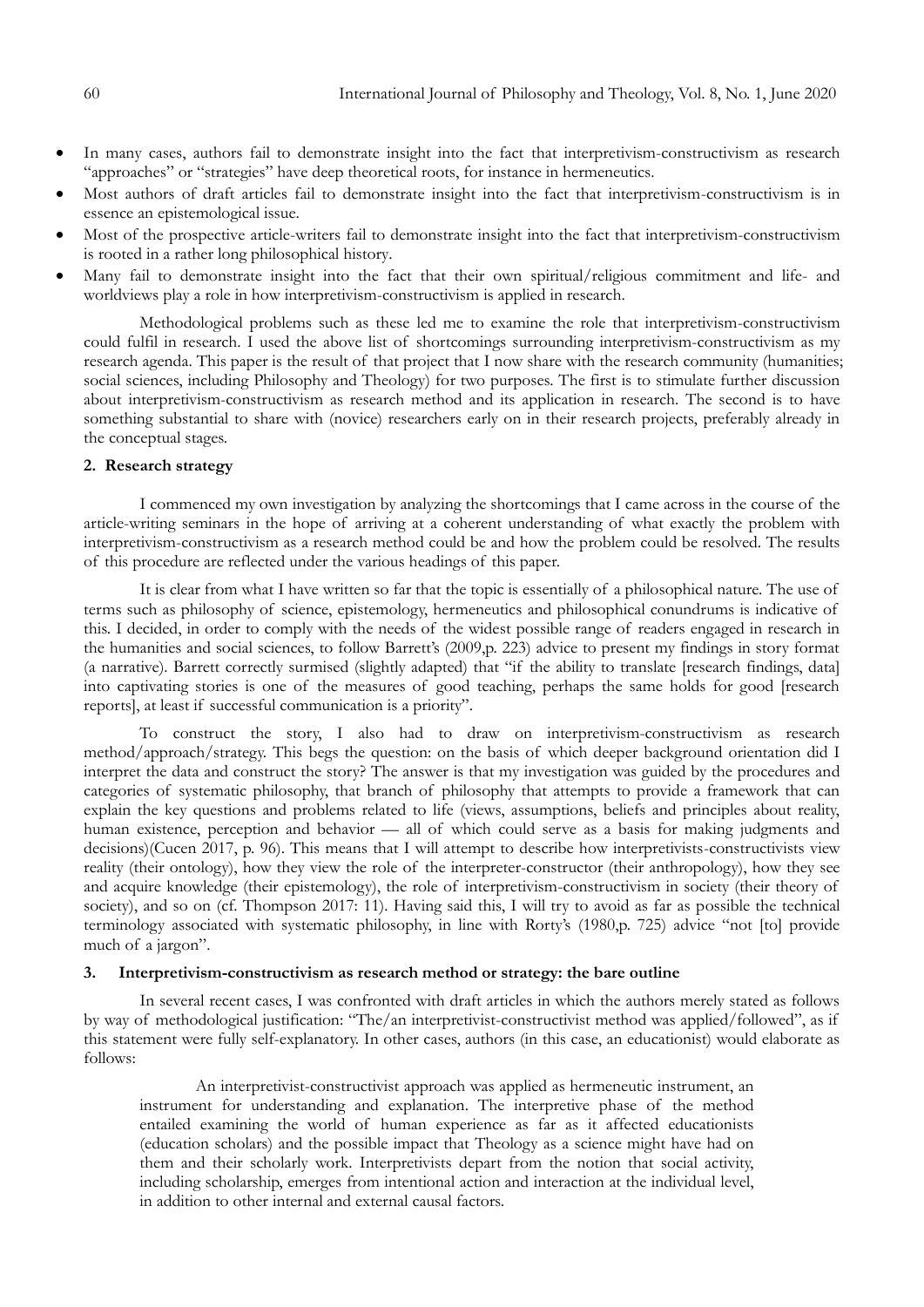Since, as interpretivists contend, scholarship is not conducted in a deterministic sense, but as a chosen course of action toward the subjective end of the person (scholar/educationist, in this case), multiple perspectives in connection with the research problem were gathered, both in the form of literature studies and personal interviews.

This was done in an effort to gain in-depth insight into the issue of whether reformed Theology indeed has had an impact on Education as a field of scholarship, and if so, to what extent. The interpretivist phase provided the context described and discussed in the remainder of this article. It should, nevertheless, be kept in mind that educationists, like all social scientists, can only make tentative and contingent claims that could be difficult to sustain in the face of alternative claims by scholars following different interpretive approaches.

Closely associated with interpretivism is constructivism. Constructivism as a scholarly method or approach to a problem is based on the assumption that reality and the human behavior therein is characterized by continuous fluctuations, adjustments and transformations operating simultaneously at multiple sites and that they offer a subtle depiction of how facts emerge and "truths" are shaped. [...] scholars are dealing with a heterogeneous yet interactive space of relationships, where differences, similarities, and interactions are all found, but each becomes more or less crucial at different conceptual, historical or cultural junctures. Scholars (in this case, educationists) work in a dynamic spacetime or "a sea of energy of thought, a space at the edge of chaos" ... Scholarly reflection and theoretical construction enable the scholar to find a way through this maze. Based on the data gathered regarding the research problem, and particularly the interpretations thereof, a picture was constructed on the basis of which a number of conclusions regarding the research question could be drawn (Van der Walt 2020; original source references removed. Another example of this type of methodological justification can be found in Van Huyssteen [2006,pp. 15—16, 27, 46]).

While this elaboration regarding interpretivism-constructivism as research method or approach is more satisfactory than the initialone-liner, it still does not demonstrate insight into the fact that this research method or approach is surrounded by a series of deeper methodological and philosophical issues. The indented paragraphs above represent only the tip of an iceberg. In the following sections, I touch on some of these deeper issues.

## **4. Deeper issues in connection with interpretivism-constructivism**

Interpretivism-constructivism as research method encapsulates three sets of deeper or underlying issues: first, a number of pre-theoretical (pre-scientific) issues that the user of the method should keep in mind; second, as research method it is rooted in a combination of theories, and third, it is rooted in several older philosophical traditions. In this section, I will attend to the first set, namely the underlying pre-theoretical issues, and discuss the other two in subsequent sections.

## *4.1 The purpose of interpretation*

The purpose of interpretation is to get at the meaning contained or hidden in the data obtained through scientific investigation (Barrett 2009,p. 21). Interpretation offers an account of the process of understanding the research conundrum and of the data yielded by theinvestigation (Aldridge 2018, p. 246).

#### *4.2 Interpretation as research procedure*

Interpretivism can be regarded as a research method in so far as it enables the researcher to examine signs and symbols in order to get at the meaning hidden in the data (Barrett 2009,p. 21). In the process, the researcher listens to many voices. First is the researcher's own voice as describer, analyst and interpreter. The researcher contrives to understand the world of human experience through her own views, background and experience. Second are those of her research participants (Thanh and Thanh 2015,p. 24), and third, those of the readers of her final report (article, conference paper, dissertation or thesis): "Rather than portraying readers as passive passengers carried along in a single direction by the 'objective reality' of a text, the [interpretivist] argues that each reader creates his or her unique interpretation of a text" (Barrett 2009,pp. 155–156).

#### *4.3 The status of facts*

There are two views regarding the status of facts. The first is that there is no such thing as a "hard and fast" fact; every "fact" is already the product of a series of interpretations of underlying data and assumptions. There are no uninterpreted facts of the matter, according to Caputo (2018,p. 3).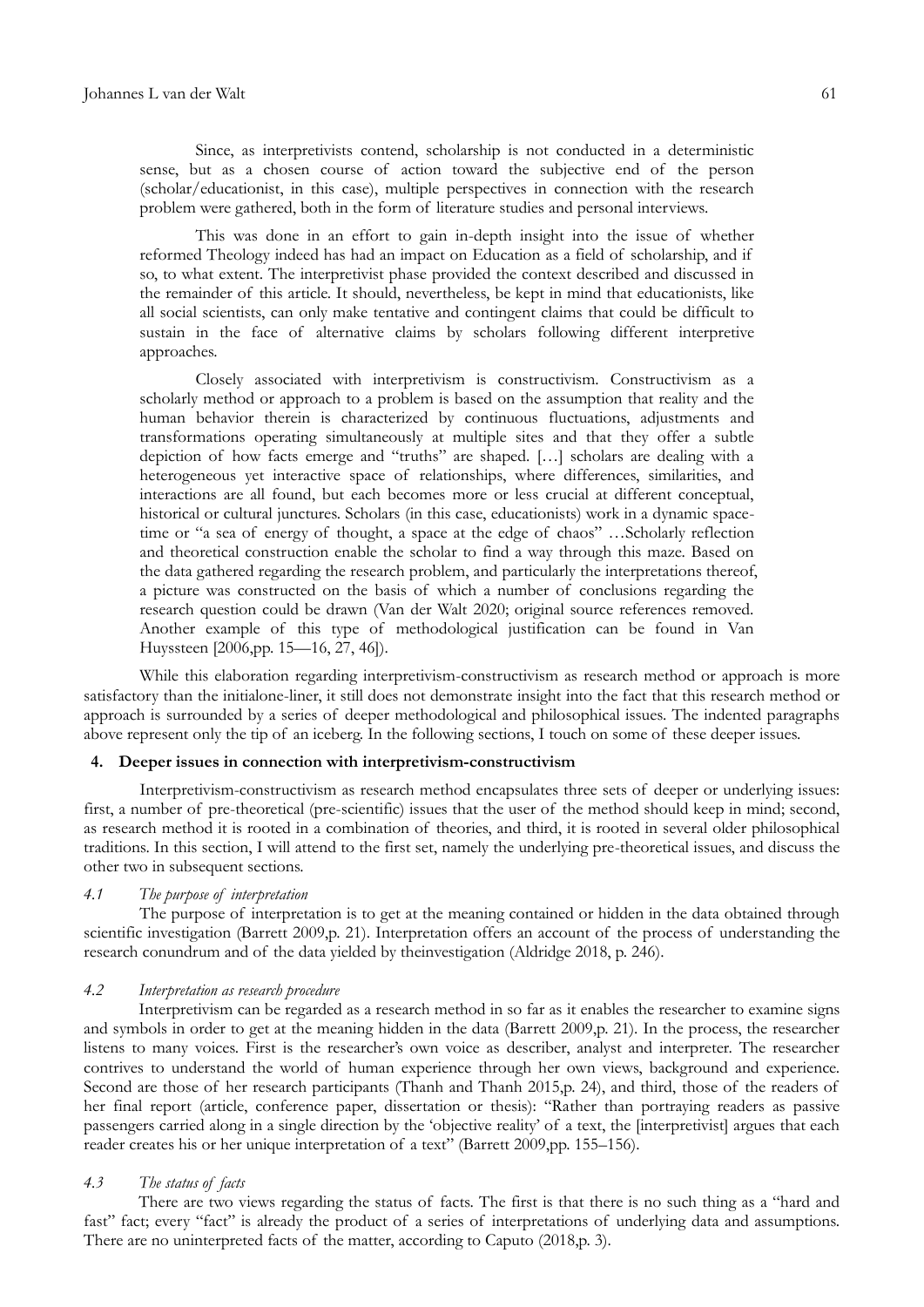Things appear differently to the same perceiver at different times and under different conditions, and differently to different perceivers, so that no appearance can be regarded as definitely representing how anything really is. Since people differ from one another, they experience and judge differently. People's different sensory modalities – vision, hearing, touch, taste, smell – and the complexity of the things the different interpretivists take themselves to perceive, make it impossible to claim that any interpreter can arrive at definite knowledge about anything. Even the variability in the researcher's moods, age, health and context such as the role people play in creating the social fabric of which they are part (Thanh & Thanh 2015, pp. 25, 26) might render his or her perceptions and judgements variable (Grayling 2019,p. 121).In addition, different thought collectives might draw different conclusions from the same data (Jensen 2019). There is, says Labaree (1998, p. 5), a "mass of qualifying clauses" in play in interpretivism. Hence, Blackburn (2009,p. 24) concludes, "there is no fact of the matter".

One could come to this conclusion, he argues (Blackburn 2009, p. 23), when instead of finding generalizations and laws of behavior, we find only variation between individuals, change within individuals and ―persistent indeterminacies of interpretation‖. Barrett (2009,p. 118) goes even further than Blackburn by stating that "it is highly dubious whether there is any such animal as data in themselves, 'raw data', uncontaminated by interpretation." In his opinion, it is always the interpreter who has the last say, who decides what counts as facts and data, what to include and how to interpret the data (Barrett, 2009, p. 208).

The other group of interpretivistsmaintains that facts do exist but that one has to be conscious of the deeper issues behind a statement that is regarded as a fact. The status of a fact depends on the validity of the preceding interpretative process. They agree with the first group that there are no uninterpreted facts of the matter; every fact of the matter is a matter of the interpretation that picks out salient information to create facts. People draw, for instance, different conclusions from the data, depending on their prejudices and prior beliefs (Baggini 2017, p. 95). People tend to disagree about matters, also about what constitutes a fact. If no consensus exists about a fact, "we should accept that we have insufficient grounds to insist on the truth of one conclusion and so do what we can to accommodate reasonable different ones, even if we believe only one of them to be the sole truth," according to Baggini (2017, p. 217).

In cases where consensus has been reached about a fact, the fact can endure, but only if, and as long as it is able to resist objections posed by congenially skeptical researchers and/or after having been subjected to experimental tests (Jensen 2019). At best, researchers in the humanities and social sciences are able to make tentative and contingent claims that might be difficult to sustain in the face of alternative claims by other researchers (Labaree 1998, p. 5).

## *4.4 Interpretation all the way up, and all the way down*

Van Huyssteen (2006, p. 46) correctly concluded that interpretivism "goes all the way down and all the way back, whether we are moving in the domain of science, morality, art or religion". Interpretivism entails a twodirectional activity: all the way up, until we reach a point where the researcher feels informed enough (on the basis of his or her interpretations of the data) to construct their own (new) picture or story based on the research data, and all the way down to the researcher's "last stand", as it were, to a final position or stance provided by some tradition, traditions or so-called bedrock beliefs. (Although Caputo [2018,p. 5] states that interpretation goes "all the way down" he clearly seems to recognize that it goes both up and down.)

### "Interpretation all the way up"

The notion of interpretation "all the way up" embodies the basic purpose of interpretivism since it describes progress from the data to a stage in the research process where the meaning embedded in the data can be harnessed for the creation of a new theoretical construct. The researcher uses the interpretive experience to construct his or her understanding of the gathered data (Thanh and Thanh 2015, p. 24).

Her perceptions of the data and what they could mean in the context of the research are never expressions of an "objective" world "out there" but rather her subjective constructions. Constructivism always asks how the particular interpretivist has constructed a particular chunk of reality (the data, research findings), and what meaning she has drawn from the phenomena under investigation (Leutwyler, Petrovic and Mantel 2012, p. 112). The "process upwards" is never-ending, according to Labaree (1998, p. 11); even scientific foundations are constantly in the process of being reconstructed by the researcher. At best, it is occasionally punctuated by attempts on the part of the researcher to construct and reconstruct meaning from the available research data.

"Interpretation all the way down"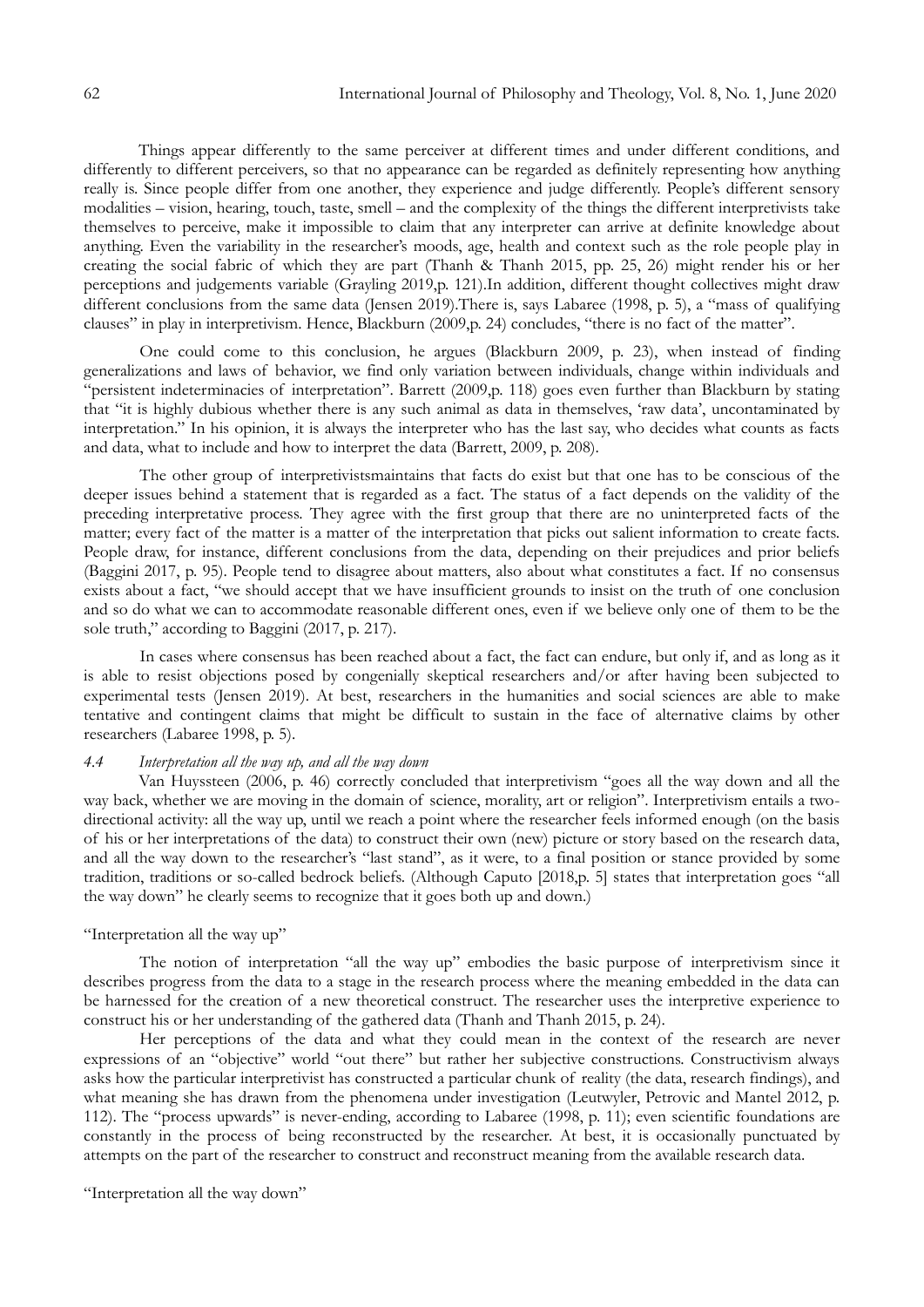When confronted with a fact, the interpretivist has to make a judgement about its authenticity and acceptability status, and try to accommodate all reasonable views about the fact. Accommodation can, however, not continue infinitely sincein the end this might result in an anything-goes, laissez-faire relativism or total relativism (Baggini 2017, pp.73, 217). To avoid relativism, the "downwards" interpretative process has to terminate at some point, at least for some researchers. A researcher who wishes the interpretive process to terminate has to ask herself: "What piece of evidence provides the bedrock for this particular case, and why should this be so?" Shemight feel compelled to make a final judgement and take a final stand, in other words, to fall back on some "properly basic beliefs". As the arguments go deeper and deeper, based on increasingly refined reasoning, the dispute among those differing about the status of a particular fact becomes increasingly sophisticated, until it ends in one, both or all of the interlocutors taking a final stand. The final stand can take various forms. The researcher might, for instance, declare: "This is my final judgement; this is where I stand," or fall back on what she regards as basic beliefs, values, prejudices, assumptions, interests, world-views, attitudes, or religious commitment, and even upbringing and personality (Baggini 2017, pp. 17–21, 45, 72–73, 77, 81–82, 88).

How a person reacts in this regard might also depend on his or her age, sex, ethnicity, country of origin, and possibly also other things such as religion, or spiritual orientation (Barrett 2009, p. 125). Foundationalists, that is, persons who think of themselves not as just one of the many voices in a conversation, but as the representative of something that is somehow *more* than just another such voice (for instance, as are presentative of a particular religious grouping), might tend to seek legitimacy for their judgement in some or other authority (for instance, the Bible, the Quran or the Vedas)(cf. Rorty 1992, p. 719).

McIntyre (2002, pp. 209–210) describes how the interpretative process could regress towards a final stand:

…suppose that a conclusion can be validly derived from certain premises. Then these premises in turn must be vindicated and if their vindication consists in deriving them from conclusions based on more fundamental premises, the same problem will arise. But the chain of reasons must have an ending, and we must reach a point where we simply choose to stand by certain premises. At this point decision has replaced argument: and in all argument on human existence there will be some such point... [...] faith depends not on argument but on choice.

Tarnas (2010, p. 349) illustratesthis point with historical examples of where "it [was] a matter of faith rather than knowledge."

Post-foundationalists or neo-pragmatists such as Richard Rorty reject the strategy of taking refuge in a final stand because that would mean the end of the conversation (Rorty 1995, p. 298). In his opinion, it is the researcher's moral duty to make the conversation continue, without resorting to metaphysical or epistemological foundations or last stands (Rorty 1980, p. 734). The best that the pragmatist can do (Rorty, 1980: 736), is to remind the interlocutor of the position both conversationalists are in, namely that they share "contingent starting points, ... that they share floating, ungrounded, conversations." Neo-pragmatists such as Rorty (1992, p. 71) feel the need to "extricate themselves from philosophical or theoretical hassles." They concentrate on contingencies as "last things" (things that are pragmatically useful) rather than on "authoritative reassurance" as "first things" (Rorty 1992, pp. 722–723). Rorty's (2000, p. 6) stand is clear:

A lot of what social conservatives call "divine commands" are the controversial interpretations they have put on Scriptural texts in order to sanctify their own mean, resentful, squinty-eyed, disapproval of their neighbors. A lot of what liberals call "universal moral principles" are attempts to sanctify their own decent, tolerant, open-minded, efforts to bring about social justice and greater human happiness. "Reason" is on a par with "God". Both are names for a skyhook. The effect of invoking either is to pat yourself on the back, to suggest that your side of an argument is supported by something larger than yourself. Both rhetorical gestures are equally vacuous.

In sum, behind every interpretation, both "up" and "down", lies yet another interpretation, in an endless series of interpretations — that is, unless the researcher arbitrarily terminates the process, either upwards by way of the creation of a new theoretical (or social) construct, or downwards in the shape of some metaphysical "last ditch stand". We never reach an understanding of anything that is not in itself already an interpretation; we can never peel away all the layers to get to some raw, pure, uninterpreted, naked fact of the matter (Caputo 2018, p. 4).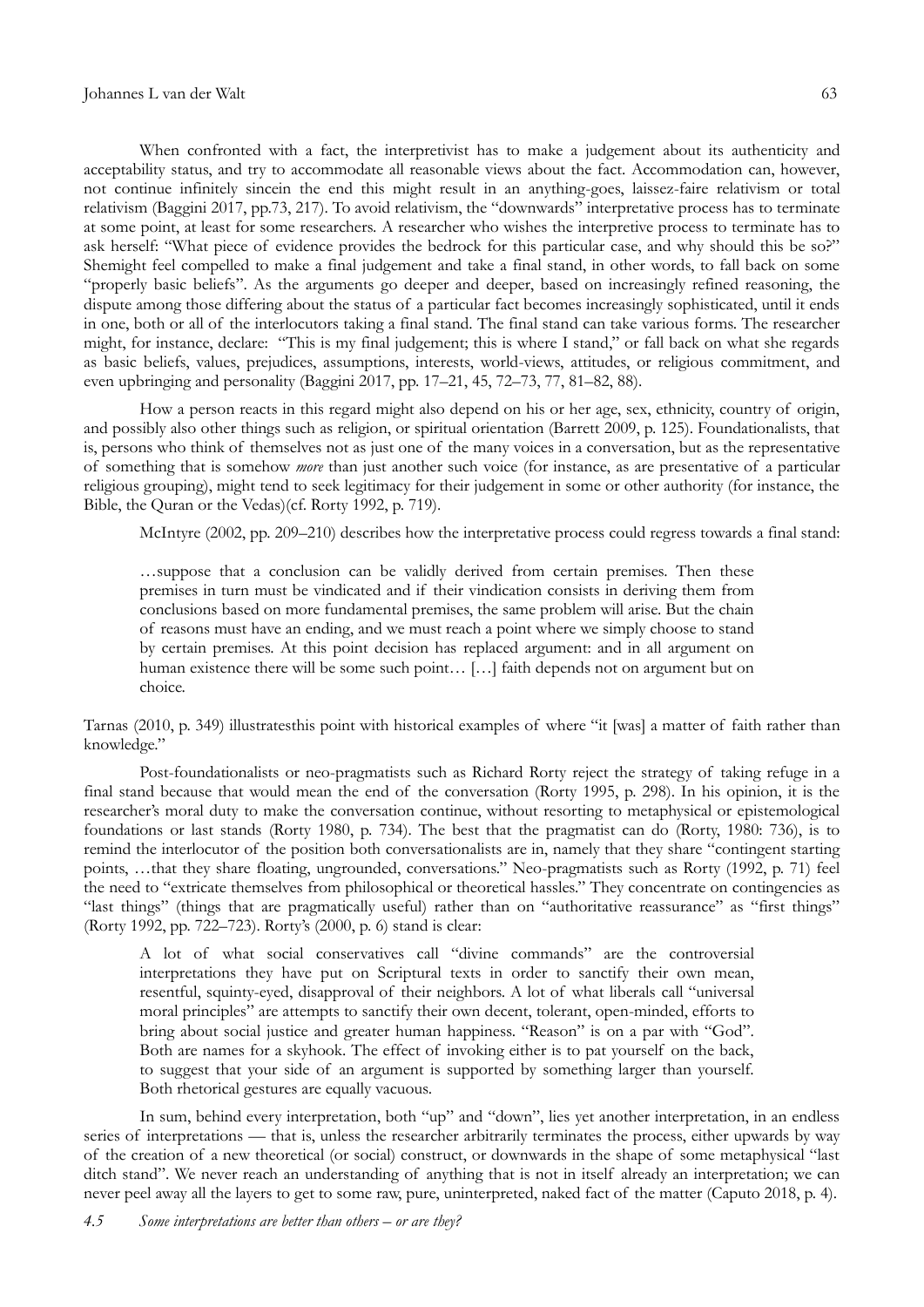What we in the end take to be a fact that we can scientifically work with matters quite a lot, says Caputo (2018, p.5). That is why it really matters what we understand facts to be and how we arrive at them, discover or find them. When confronted with a fact, we need to also understand the interpretative process that led to what we assume to be its factual status. If we did not have insight into the underlying interpretive process that led to the emergence of the fact, we just would not understand what the fact stands for. The facts that we deal with in scholarship are all expressions or results of the interested interpretations of their discoverers or formulators. "Disinterested interpretations are nowhere to be found," Caputo  $(2018, p. 5)$  contends.

Haddadi, Hosseini, Johansen and Olsson (2017, p. 1082), on the other hand, maintain that "interpretivist research can both be value-neutral and value-laden". In view of the discussion so far, value-neutrality is improbable;the entire interpretive process seems to be value-laden. The researcher's evaluation of a fact rests on his or her understanding of the interpretive process that led to the emergence of the fact, based as it is on the researcher's own personality, scholarship status, age, gender, world-view and all the other variables already mentioned. Van Huyssteen (2006, p. 15), therefore, suggests that we see the various interpretations (as manifested in facts) as alternatives and not necessarily as competing or conflicting. We should see them as complimentary interpretations of the manifold dimensions of our experience as researchers.

It seems, based on considerations such as these, that (arguably) two criteria could indicate whether one interpretation of the data or of a fact is "better" than another: (a) when the interpretation aligns with, or flows from the bedrock assumptions of the particular researcher (thereby running the risk of terminating the conversation, as Rorty indicated);

(b) or when the interpretative process leading to a particular interpretation is deemed to be more sophisticated, more realistic, more complex and logically moreconvincing than the process undergirding another interpretation. Application of this second criterion in principle keeps the door open to further conversation.

# *4.6 The status of the theoretical constructions resulting from interpretivism*

At a given point in the "upward" interpretive process, researchers feel compelled to employ their interpretations for the purpose of creating a new theoretical construct, for instance an integrative theoretical framework that goes beyond the specific perspectives gleaned from a literature study and/or empirical investigation. The purpose of this new construct is to explain a particular situation or state of affairs related to the research problem (Elbanna, Eid and Kamel 2015, pp. 105–106). Barrett (2009, p. 9) correctly asks whether such the oretical constructions that mark the end of interpretivism is a thing, something concrete or an abstraction. In other words, is there a theoretical construction "out there" that we could discover through interpretivism, or does the investigator (the interpretivist) simply impose a structure on the data in order to make sense of a chaotic situation? In response to these questions, Van der Walt and Fowler (2006,pp. 32–33) aver that there are two kinds of constructivism:

The only two types [of constructivism] distinguishable are *individualist constructivism* and *social constructivism.* In the first case, every individual constructs her own model to give meaning to the experienced world. In the second case, a social group of one kind or another reach an agreement. In the first case, if followed consistently, constructivism can only lead to social anarchism. In the second case, in a free society it can only be the basis of knowledge and learning for the particular group concerned.

Individualist constructions take place on different levels of sophistication and complexity, based on the interpretivist's personal (subjective) cognitions of the world and also his or her emotions, volitions, motivations and world-views. Interpretations therefore express the interpretivist's understandings and interpretations of how the world functions and how it is structured. Individualist constructivists are more subjective than objective; they value subjectivity and, according to Thanh and Thanh (2015, p. 25), eschew the idea that objective research on human behavior is possible. In other words, theoretical constructions preferably do not start with a theory (Haddadi et al. 2017, p. 1082), are "never expressions of a so-called 'objective' world, but rather subjective constructions of personal experiences with the world and its phenomena" (Leutwyler et al. 2012, pp. 111–112), and have limited possibilities for generalization (Haddadi et al. 207, p. 1082). In many cases, the interpretivist builds hypotheses about the ways in which the reality under investigation works, and then test these hypotheses in an ongoing process of constructing and reconstructing new realities or scenarios. The tests challenge the justifiability of the hypotheses, and occasionally lead the interpretivist to change or adapt his constructions of reality.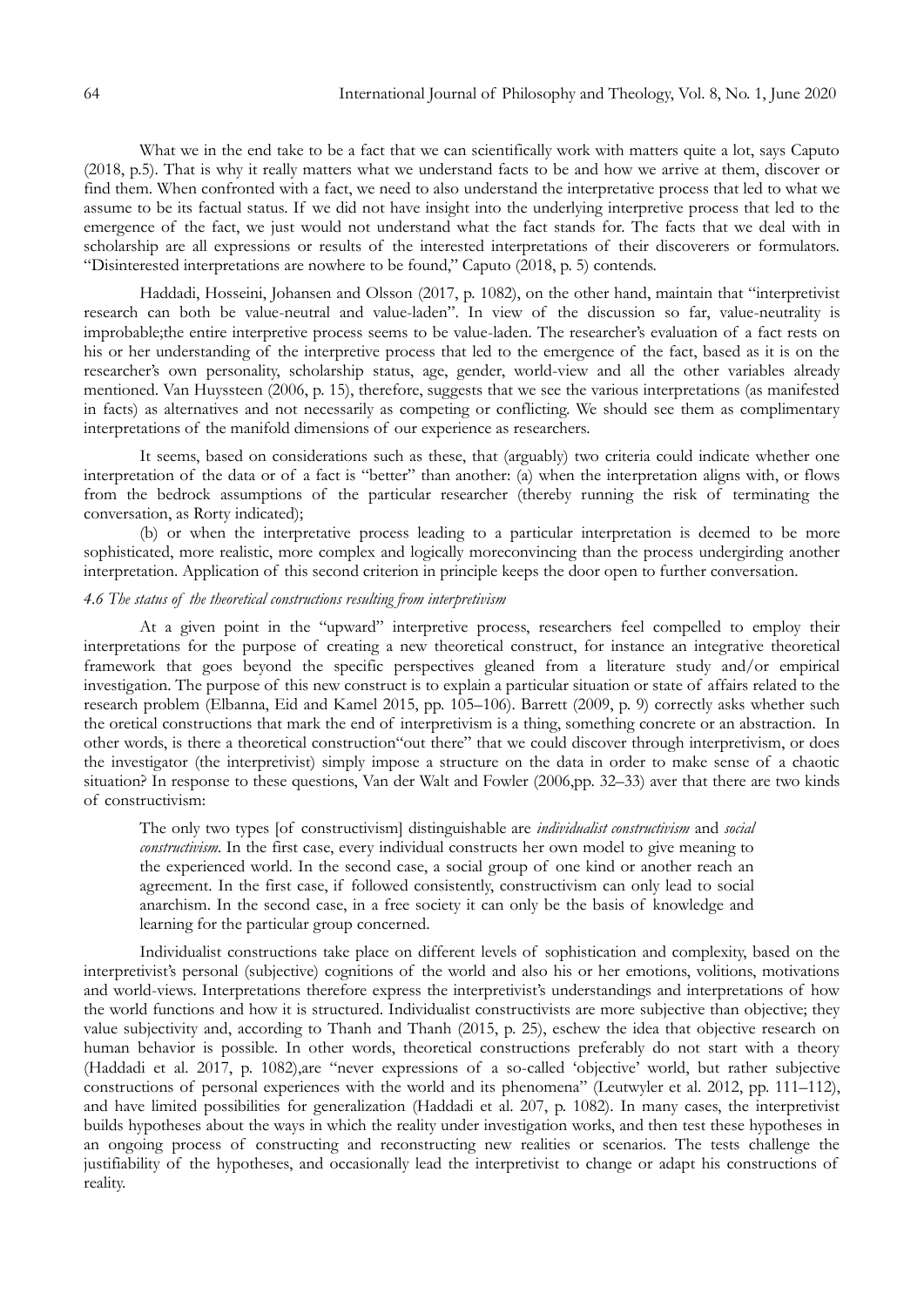#### Johannes L van der Walt 65

In the case of social constructivism, the constructs are the social product of the actors involved (Labaree 1998, p. 5; Thanh and Thanh 2015, p. 25). Reality is constantly being (re)constructed by such actors in interactions with others by assigning an individual meaning to an event or an experience. Based on their constructions, interpretivist-constructivists expect other people to act in a certain way, and therefore anticipate their behavior according to the image that the former has created (constructed) about them (Leutwyler et al. 2012, p. 112).

Another distinction could be made, this time between radical constructivists who assume that there is no underlying order in reality that may be discovered and interpreted, and who hold that the researcher interprets and constructs his or her own knowledge, and that this knowledge remains "true" or authentic as long as it is not refuted (Van der Walt and Fowler 2006, p. 15), and less radical constructivists,who hold that there is a real world ―out there‖ that we experience, and that the researcher has to make sense of it. In the first case, the researcher *assigns* meaning to the data, and in the second, the interpretivist *discovers* meaning in the data or findings (Duffy and Jonassen 1992, p. 3).

#### **5. Interpretivism-constructivism is rooted in various theoretical orientations**

This now brings us to the second set of issues surrounding interpretivism-constructivism as research method, namely that every scientific observation is theoretically selected and interpreted, and functions only within the network of presupposed theories that constitute a specific reasoning strategy (Van Huyssteen 2006, p. 15). The interpretivist uses interpretive and evaluative procedures to understand the phenomenon under investigation, and as he encounters the phenomena, hisbackground theories play a role in his received as well as ongoing interpretations. In this way he relates epistemically (that is, on the basis of his understanding of the knowledge acquisition process, in this case, through the filter of his interpreted experience) to the manifold dimensions ofhis world and existence (Van Huyssteen 2006, p. 16). Van Huyssteen (2006, p. 46) is adamant that ―as such we have no standing ground, no place for evaluating, judging, and inquiring, apart from that which is provided by some specific tradition or traditions".

The process of interpretation is part of our epistemic (knowledge-acquisition) task of standing in a critical relationship to our theoretical traditions and worldviews (Van Huyssteen 2006, pp. 46, 88).It follows from the above that interpretation and constructivism are not only influenced and determined by who the researcher is as a person, individually equipped with own prejudices, assumptions, preconceived ideas, gender and age contingencies and so on, but also by the theoretical (scientific) assumptions embodied in his or her respective theoretical traditions. There are many definitions of "theory," but I will restrict myself to Christine Halverson's (2002, pp.244–245): Theories are like a pair of dark glasses, she says. Put them on and the world is tinted. The change brings some objects into sharper contrast while others may fade into obscurity. The value of a theory is not whether the theory provides an objective representation of reality but rather how well the theory can shape an object of study and highlight relevant issues.

In view of the above, the researcher is charged with a dual responsibility when applying interpretivismconstructivism as research method. She first has to take account of the (un)intended impact that her ownpretheoretical (pre-scientific) orientation might play in the interpretive-constructivist process, such as her own lifeand world view, her spiritual and/or religious orientation, her age, gender and so forth. She also, and most importantly, should be cognizant of the role that background theories and traditions might play in how she interprets the data and constructs new theoretical frameworks, how the various theories might have tinted her world, brought some objects into sharp focus and pushed others to the background.

The rest of this section now briefly deals with some of the theories in which interpretivismconstructivism is rooted, and of which the interpretivist-constructivist researcher should be cognizant.

Interpretivism-constructivism is rooted in nominalism, and hence opposed to positivism. This means that it assigns and constructs names to interpretive findings, the meanings assigned to or discovered in the data. Unlike positivists who are intent on establishing the validity and reliability of their findings, interpretivist-constructivists are more concerned about the authenticity, plausibility, justifiability, criticality, rational argument, coherence, comprehensibility, assessability, defeasibility, interest and compulsion of their interpretations (Chapman 2017, p. 3; Baggini 2017, pp. 25, 113ff, 164). Interpretivism-constructivism is aimed at a "holistic complementarity" rather than the acquisition of "proven facts". It holds that even the experiments that some researchers deem to yield positivistic facts are open to subjective interpretive analysis.

Interpretivism-constructivism is arguably also rooted in theories such as social action theory, in which the individual is seen as a conscious choice-making and judging actor whose subjective dispositions are the basis of negotiating interaction with others similarly endowed (Van der Walt and Wolhuter 2018, p. 111), and chaos, complexity and conflict theories.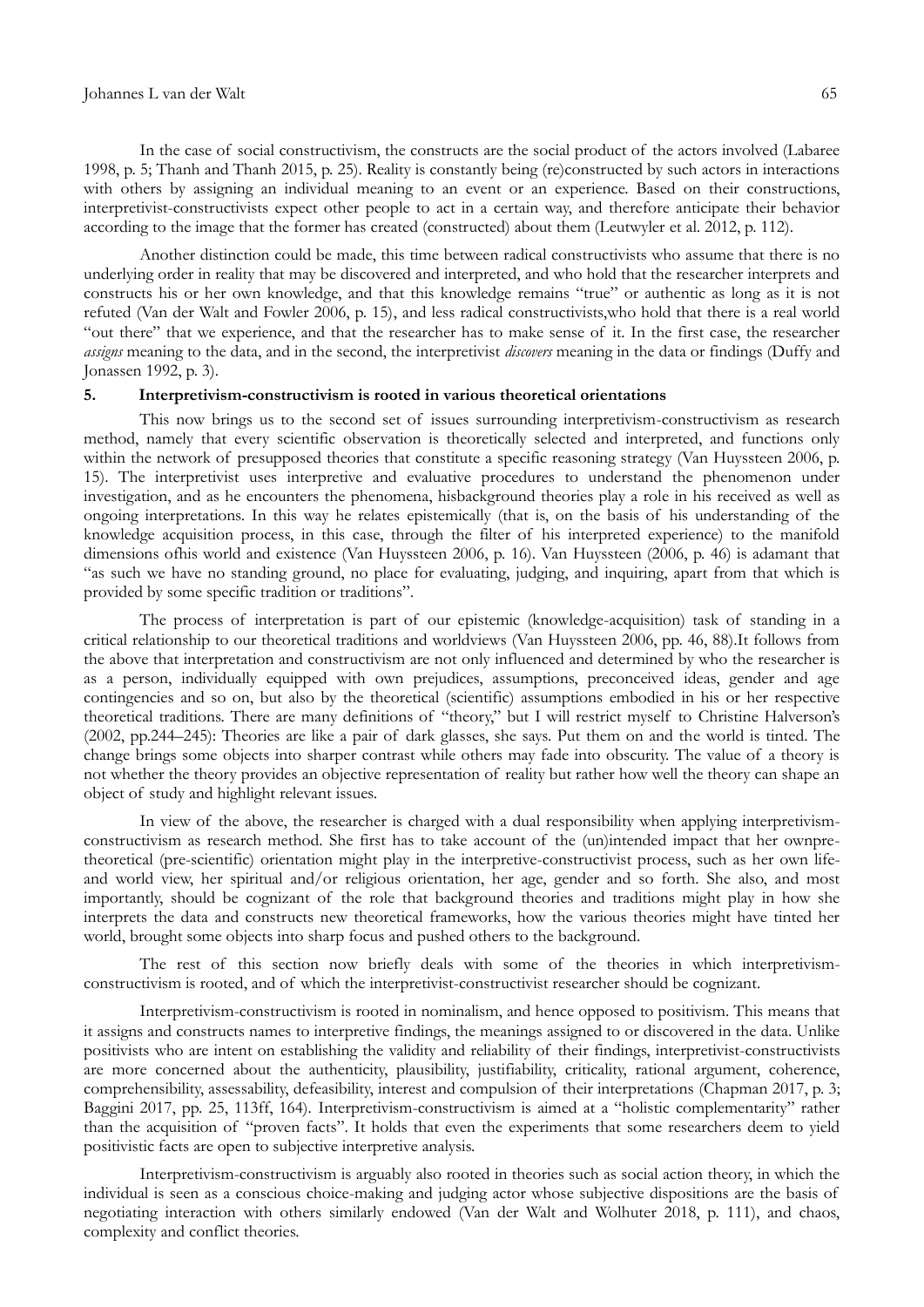Conflict theory rejects the notion of a unified central value system (Barrett 2009, pp. 108, 111), and complexity theory sees culture as an endless complex of changing and contesting individual interpretations and meanings. The latter regards an outcome as emerging from a complex network of causal interactions and not of a single factor. Both conflict and complex theories see every day behavior as "dynamic, messy, driven by choice, contradiction and power; …never in equilibrium" (Barrett 2009 p. 151). The "causal circumstance is vast," Baggini (2017, p. 84) concludes. The fact that complexity and conflict arise from the huge, multiplied webs of relationships and interactions that result from all kinds of local actions causes the system to be fuzzy in the sense that interdependencies and interactions multiply and mushroom (Dekker, Cilliers and Hofmeyr 2011, p. 3). The fact that in complex systems patterns emerge at each level of activity, hence resist simple reductionist analysis (Anderson 1999, p. 217), compels the researcher to engage her interpretive and constructive faculties to make sense of a situation. Chaos theory, in turn, suggests that simple rules can sometimes generate very complex and unpredictable systems; such systems can over time generate repeating patterns, and even when we think that we understand the rules and patterns that a system will follow, we will not be able to predict exactly what will happen next, no matter how much data we have (Webber 2002, pp. 26–27). Interpretivism-constructivism supposedly enables the researcher to draw meaning from such situations, that is, detect the complex self-organization hidden in data and in "systems" which appear at first sight to behave randomly.

Hermeneutics and deconstructionismare still other theoretical orientations in which interpretivismconstructivism is rooted. Hermeneutics, according to Barrett (2009, p. 157), is a literary "device" that supposedly enables the researcher to comprehend the manner in which (for instance) respondents decipher their own texts or culture. Hermeneutics, therefore, is "the theory that *everything* is a matter of interpretation" (Caputo 2018, pp. 3, 4). Hermeneutics defends the idea that there are no pure facts. Interpretation is an art, and hermeneutics is the theory of that art (Caputo 2018, p. 5). Deconstructionists such as Derrida, in turn, claim that what the researcher regards as the "given" is already a construction of human discourse (Middleton and Walsh 1992, p. 33).

### **6. Interpretivism-constructivism has deep philosophical roots**

This brings us to the third set of considerations surrounding interpretivism-constructivism as research method that the researcher should be aware of. Since it is impossible within the constraints of an article to do justice to all the ramifications associated with the philosophical roots of interpretivism-constructivism, I will confine the discussion to a few broad historico-philosophical brush strokes.

Interpretivism arguably began in all earnest with Immanuel Kant's idealism. He held that the human mind can claim no direct mirror-like knowledge of the objective world, the world "out there," for the object that it experiences has already been pre-structured by the subject's (the researcher's) internal (rational) structure (Kant 1785/2018, p. 24). In other words, the human being knows not the world-in-itself but rather the world as rendered-by-the-human mind (Tarnas 2010, p. 417). Kant's influence can be seen in the positions later held by Marx, Nietzsche, Weber, Freud, Heisenberg, Wittgenstein, Kuhn, Foucault and others, namely that the world is essentially a construct; human knowledge is radically interpretive; there are no perspective-independent facts (Tarnas 2010, p. 418). Even later Romanticists such as Schiller, Schelling, Hegel, Coleridge, Emerson and Steiner acknowledged the validity of Kant's insight that all human knowledge of the world is in some sense determined by subjective principles (although they interpreted this insight in typical romantic manner, namely in terms of their participatory theory of knowledge [epistemology]) (Tarnas 2010, pp. 433–434).

Of more recent date are the contributions of Popper and Kuhn. Drawing on the insights of Hume and Kant, Popper noted that science can never produce knowledge that is completely certain, hence not falsifiable. The researcher cannot approach reality without bold conjectures in the background; every fact presupposes an interpretive focus. All facts are in principle subject to constant reinterpretation and re-evaluation in new frameworks (Popper 1962, p. 28). Kuhn's analysis of the research process then further undercut the notion of value-neutrality in the quest for truth. In his opinion, all scientific knowledge is grounded in interpretive structures based on previously adopted fundamental paradigms or conceptual models that serve as lenses or interpretive frameworks through which the researcher could isolate data, elaborate theories and solve problems (Kuhn 1970, pp. 43-52).

Interpretivism-constructivism is arguably also rooted in postmodernism. A postmodern orientation inclines the researcher towards listening to all the voices concerned (Barrett 2009, p. 155). According to Tarnas (2010, p. 396), postmodernists maintain that the mind is not the passive reflector of an external world and its intrinsic order, but is active and creative in the process of perception and cognition. Reality is in some sense constructed by the mind, not simply perceived by it. There is, therefore, no empirical "fact" that is not already theory-laden, and there is no logical argument or formal principle that is a-priori certain. All human understanding is interpretation.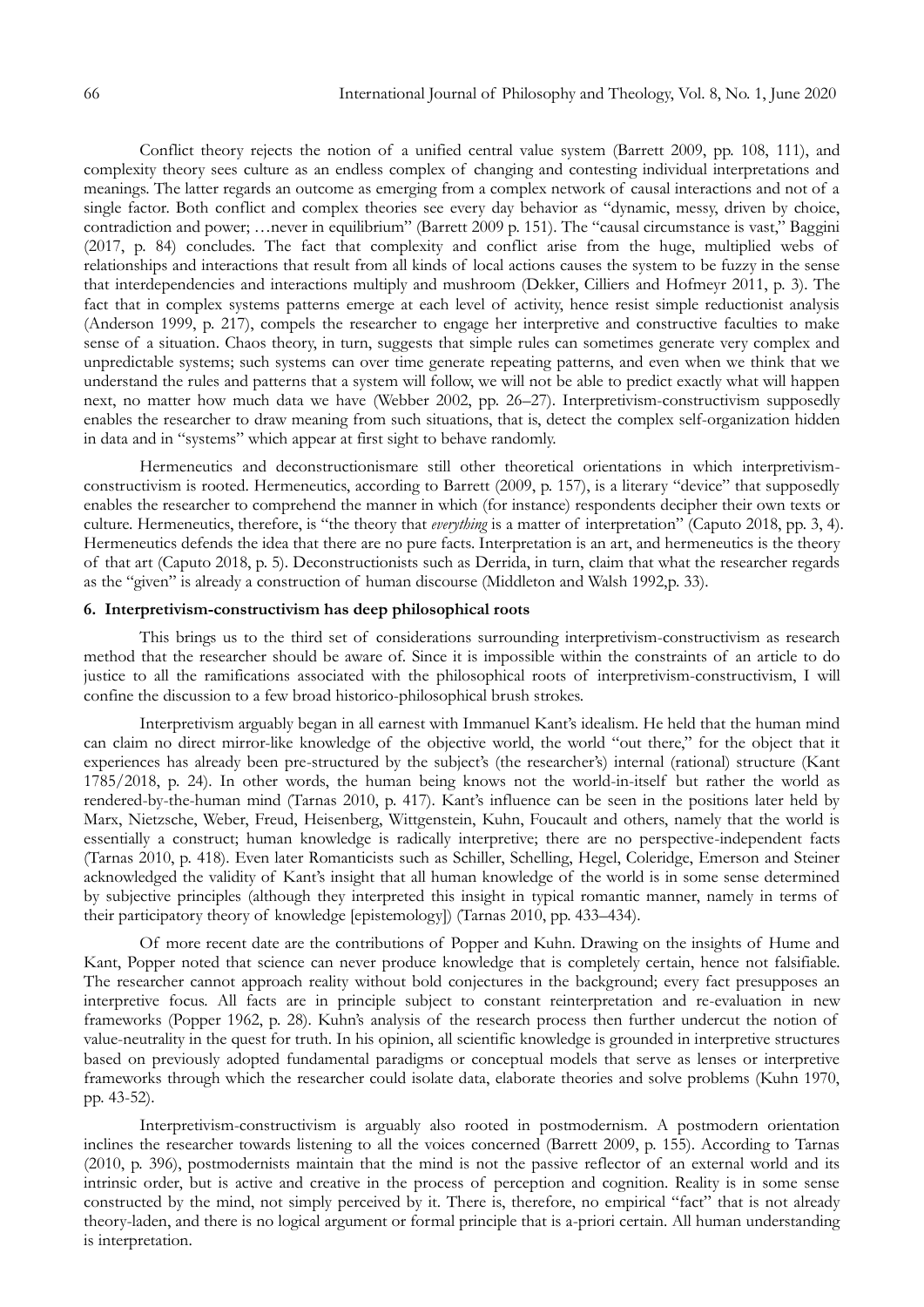#### Johannes L van der Walt 67

An assumption of postmodernism, therefore, is that social life should be fundamentally conceived as the negotiation of meanings. Postmodern interpretivism is not science in search of laws or facts but a search for meaning (Barrett 2009, pp. 161, 162).

Postmodern is mhas in the past been criticized for being a "reinvigorated and sophisticated heir of relativism‖ (Barrett 2009, p. 161), but as we have seen, this need not necessarily be the case: by interpreting "downwards" to a final stance, the interpretivist is able to put a "provisional end" to the interpretive spiral. Van der Walt (2015) has demonstrated how this can be done on the basis of a post-post-foundationalist stance. To do so is always possible because interpretivism rejects the notion of value-neutrality.

Other key characteristics of the postmodern orientation that the users of interpretivism should be cognizant of are its rejection of the separation of subject and object (researcher and the researched) (Barrett 2009, pp. 168, 179) as well as any particular theoretical perspective; it also jumps across epistemological divides, mixes the particular and the general, and also objectivity and subjectivity. It furthermore rejects grand theoretical structures and even regards itself as post-paradigmatic (Middleton and Walsh 1995, pp. 32–33).

# **7. Conclusion**

It is clear from this discussion of what interpretivism-constructivism entails, of the various considerations surrounding this method or approach to research, of the possibilities and the shortcomings of this approach, the fact that it is essentially value- and theory-laden in various ways, and that it boasts an unmistakable historico-philosophical heritage, that it would be indefensible for a researcher to merely mention in a research report, such as an article in a scholarly journal, a conference paper, a master's dissertation or a doctoral thesis, that he or she had employed "interpretivism-constructivism as research method or approach". There is, as the title of this paper summarized, much more to interpretivism-constructivism than meets the eye. Before utilizing this method or approach, the researcher has to come to grips with all the issues associated with it. Only then can the researcher use it with a measure of confidence.

### **References**

Aldridge, D. (2018). Religion Education's double hermeneutic. *British Journal of Religion Education*, 40(3), 245–256. Anderson, P. (1999). Complexity theory and organization science. *Organization Science*, 10(3), 216-232. May-June.

Baggini, J. (2017). *The edge of reason*. New Haven & London: Yale University Press.

Barrett, S.R. (2009). *Anthropology*. Toronto: University of Toronto Press.

Blackburn, S. (2009). *What do we really know?* London: Quercus.

Caputo, J.D. (2018). *Hermeneutics, Facts and information in the Age of Information*. London: Pelican Books.

- Cucen, A. K. (2017). The distinction between the Historical and the Systematic approaches to Philosophy. *International Journal of Humanities and Management Sciences*, 5(1), 96-98.
- Dekker, S., Cilliers, P.,&Hofmeyr, J-H. (2011). The complexity of failure: Implications of complexity theory. Safety Science [Online] Available doi:10.1016/j.ssci.2011.01.008 *Technical communication*, [www.elsevier.com/locate/sci\(](http://www.elsevier.com/locate/sci)November 9, 2014)
- Duffy, T.M.,&Jonassen, D.H. (1992). Constructivism. New implications for Instructional Technology. In T.M. Duffy,&D.H. Jonassen (Eds.),*Constructivism and the Technology of Instruction. A conversation*(pp. 1–16).Hove and London: Lawrence Erlbaum.
- Elbanna, S., Eid, R.,&Kamel, H. (2015). Measuring hotel performance using the balanced scorecard: A theoretical construct development and its empirical evaluation. *International Journal of Hospitality Management*, 51, 105– 114.
- Grayling, A.C. (2019). *The history of Philosophy*. London: Viking.
- Haddadi, A., Hosseini, A., Johansen, A.,&Olsson, N. (2017). Pursuing value education in Construction by Research – A study of applied research methodologies. *Procedia Computer Science*, 121, 1080-1087.
- Halverson, C. A. (2002). Activity theory and Distributed Cognition: Or what does CSCW need to do with theories? *Computer Supported Cooperative Work*, 11, 243–267.
- Jensen, C.B. (2019). Cosmological perplexities: Pragmatic tests for changing climates. Unpublished paper. [Online] Available: Academia.edu (April 12, 2019).
- Kant, I. (1785/2018). *Groundwork for the Metaphysics of Morals*. Tr. By A.W. Wood. 2018. New Haven: Yale University Press.
- Kuhn, T.S. (1970). *The structure of scientific revolutions*. Foundations of the Unity of Science. Vol. 2 no. 2. Chicago: University of Chicago.